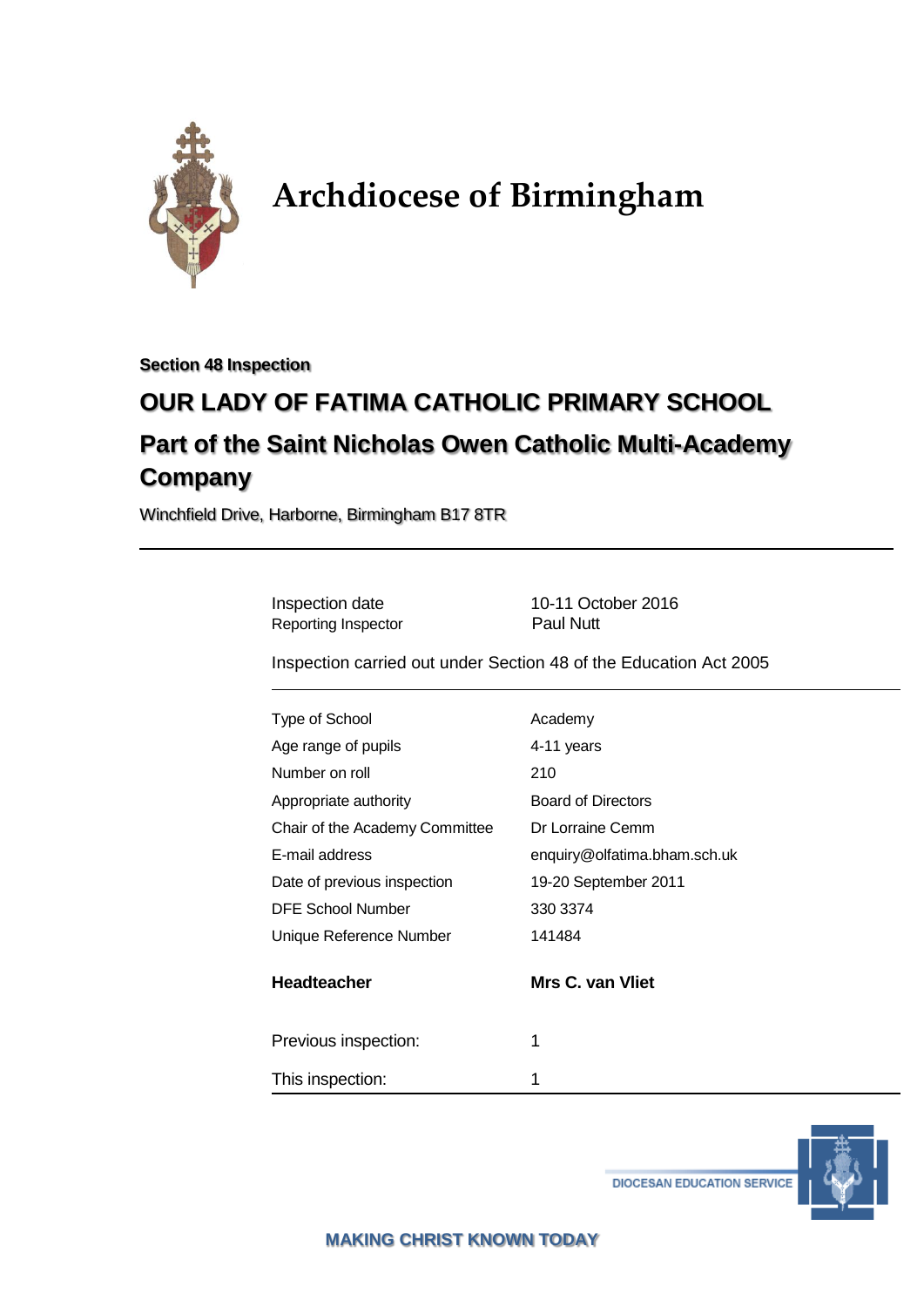#### **Evidence**

- The inspection was carried out by two Diocesan Inspectors.
- The focus of the inspection was on the quality, leadership, and impact of the school's provision of Catholic life, collective worship, and religious education (RE).
- The inspectors observed teaching across 4 RE lessons to evaluate the quality of teaching, learning and assessment. All of these lessons were conducted jointly with senior leaders.
- The inspectors completed a work scrutiny and held discussions with pupils to evaluate their understanding of Catholic life, worship, and the impact of teaching on their learning over time.
- Meetings were held with the Directors of the Multi Academy Company, Chair of the Academy Committee and RE link governor, the headteacher, the subject leader with the data manager, the parish priest, and the school council.
- The inspectors attended whole school worship and class-based worship in 2 classes, and undertook a learning walk to look at aspects of learning and teaching in RE, the presentation of the Catholic life of the school and pupils' behaviour.
- The inspectors reviewed a range of documents including the school's selfevaluation, data about pupils' achievement and progress, RAISEonline, the development plan, teachers' planning, and records of Catholic life events.

#### **Information about the school**

- Our Lady of Fatima is a one-form entry school situated in Harborne, serving the parish of Our Lady of Fatima, Quinton
- The number of children from ethnic minority groups is above average for schools in similar geographic areas
- The number of Catholic pupils is currently 98%.
- The proportion of pupils who are supported through pupil premium is below the local and national average
- The majority of children enter the school with lower than expected levels of knowledge and practice of the faith
- There have been significant changes since the last inspection: the school became an academy in October 2014; new head and deputy head teachers were appointed through internal promotion in September 2014; a new RE Coordinator was appointed in January 2015

### **Main Findings**

- The Catholic life of the school is outstanding and continually under review, providing an ideal environment for all to develop in faith
- Collective worship is a strong, integral part of the life of the school; pupils are encouraged to prepare and take an active part at all levels, which many do
- Provision for, and outcomes from RE are secure; teaching, planning and assessment procedures all contribute to the engagement, progress and attainment for all pupils, and a recommendation in the last report has been addressed and implemented to very good effect
- Strong and dynamic leadership is evident in all areas of the school; individuals demonstrate their personal commitment to the faith, and there is a collective drive towards continually improving on previous best in all areas of school life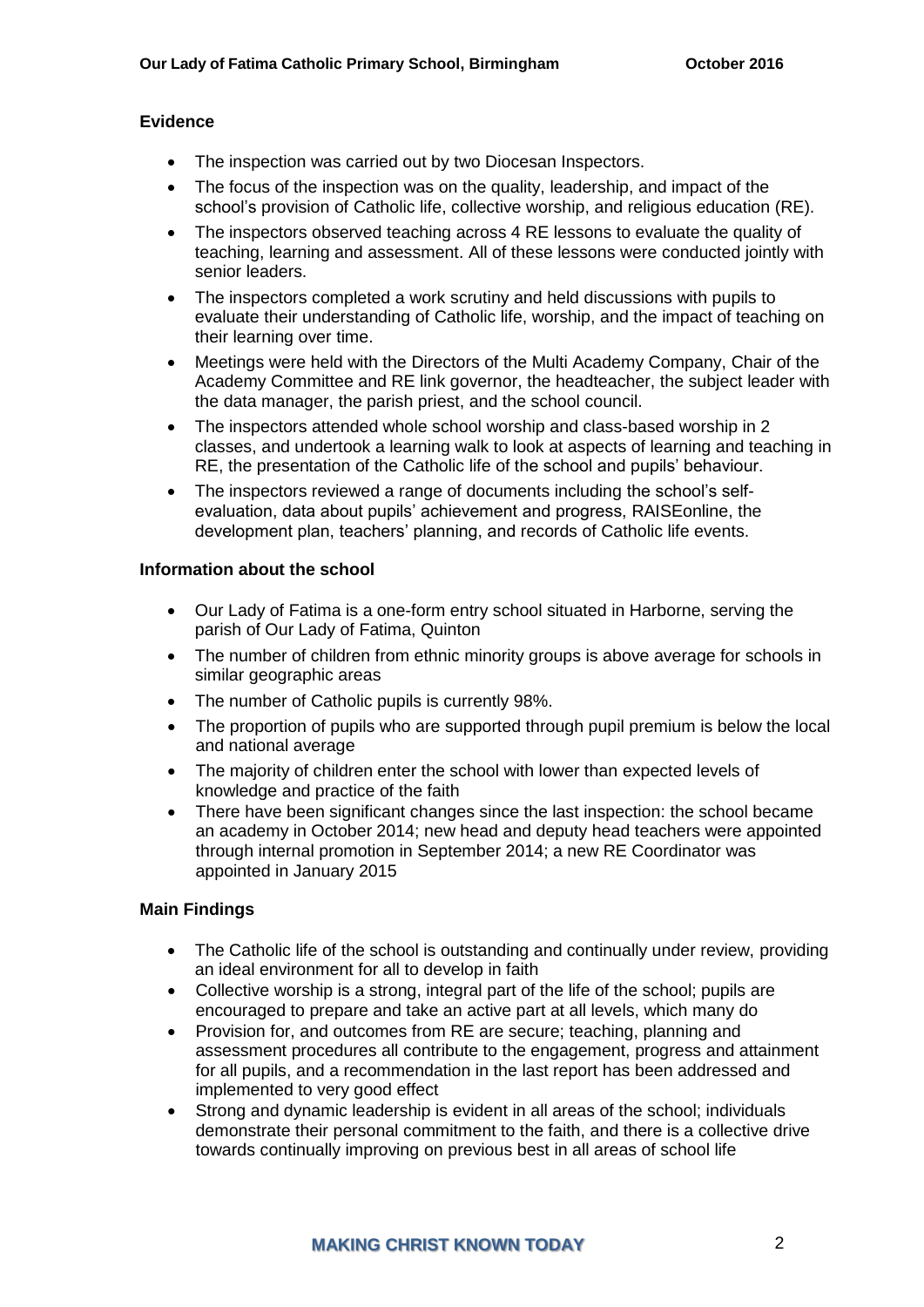## **THE CATHOLIC LIFE OF THE SCHOOL**

#### **Catholic life, collective worship and spiritual, moral and vocational development: provision and outcomes**

- Catholic life at Our Lady of Fatima is outstanding and inclusive, with prominence given to Catholic values, and to the mission statements both of the school and the MAC
- There are prayer corners in each teaching area, and in other key places around the school; artefacts and statues; holy water stoups; a Door of Mercy; holy areas for each key stage; a wealth of attractive resources that engages pupils' interests and enhances their understanding
- The prayer life of the school is excellent and beneficial to all pupils, individually and collectively; each year group has its own prayer book; all classes share prayer and silent reflection at important times of the day; pupils are encouraged to write and share prayers for personal intentions; excellent use is made of prayer bags, whose value is acknowledged by many families
- Building upon its last report, the school has sought to develop all pupils' skills in independently planning and leading collective worship. There is evidence, some observed during the inspection, that many pupils embrace the opportunities presented; the school continues to develop this important aspect of worship
- The pupils' sense of vocation, what God wants them to be, is outstanding, a striking feature of the school's Catholic life. They are able, and willing, to talk freely about their faith and its importance in their own lives. This reflects the school's identification of vocation as a continuing area for development
- Behaviour around the school is exemplary, with high expectations and appropriate attitudes demonstrated by all staff. The children initiate and respond with great enthusiasm to their lives here and the many opportunities it offers
- Spiritual and moral development is a priority in school; there is an all-encompassing ethos which values all equally, and to which all pupils respond with generosity and understanding
- The school mission statement, "we welcome everyone into our community to live, love and learn together in the light and example of Jesus Christ", is at the centre of so many aspects of life in the school; there are many excellent examples of charitable works, some demonstrated, and acknowledged by CAFOD, in the wholeschool worship
- There are many extra-curricular and out-of-school opportunities: these include retreats and visits, including to Alton Castle and places of worship in other faiths, and a range of clubs, for example altar servers' club and liturgy group. The pupils discuss readily the valuable learning experiences and enjoyment these afford and express gratitude for them
- There are established links between the school, parents and the church, in spite of the distance between the parish church and the school. These provide a sound basis for exciting new developments envisaged by the recently-arrived parish priest.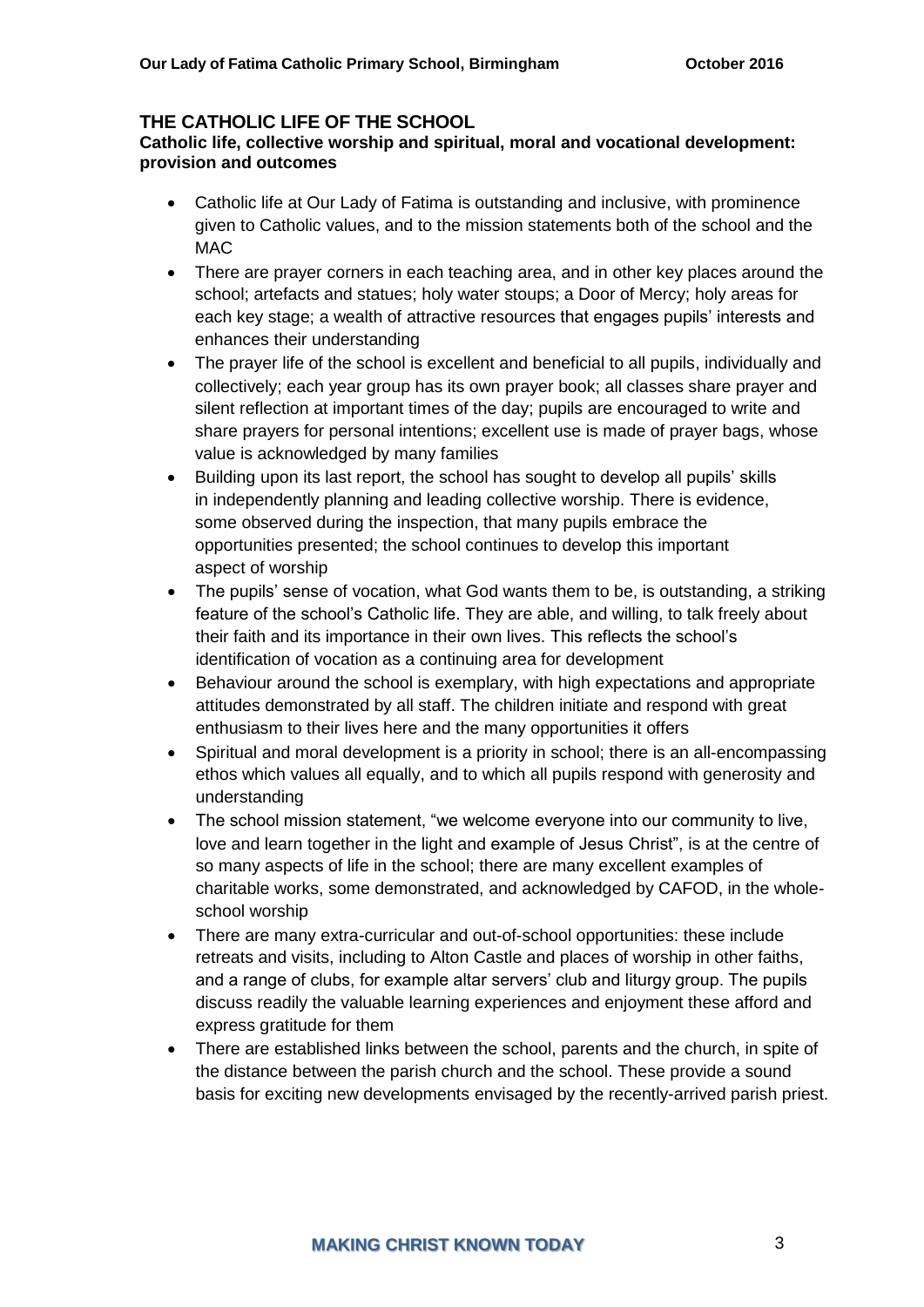# **LEADERSHIP**

# **Leadership of Catholic life and Collective Worship**

- Our Lady of Fatima is strongly led by the dynamic and faith-filled personal example of the headteacher. She is totally committed to the school, and she sets very high levels for everyone within the school family to aspire to
- All staff respond with dedication and enthusiasm to her example, so that the distributed leadership works very effectively in all areas of the school
- Relationships within the MAC are good: Our Lady of Fatima works closely with the other schools towards agreed outcomes, whilst retaining its own identity, ethos and pursuit of continual improvement on previous best
- The close monitoring of Catholic life, identified in the last inspection, has been developed and refined by school leadership; results of learning walks, formal and less formal observations are shared with staff, individually and collectively; procedures are in place to evaluate impact towards school improvement
- Effective processes and procedures are in place for the Academy Committee, which ensures that they offer both support and challenge. They visit school regularly, where they feel very welcome, and meet regularly with school leaders; they have a sound understanding of life at Our Lady of Fatima
- The celebration of whole school Masses usually takes place at school owing to the geographical distance between the parish church and Our Lady of Fatima School. However, initial suggestions by the recently arrived parish priest could help to increase their frequency, further opportunities for collective worship and engagement of parents and families

# **RELIGIOUS EDUCATION**

# **Leadership, outcomes from and provision for religious education**

- Religious Education is strong in school: the subject is very well led by a coordinator who provides outstanding example and support to ensure that teaching is at least good at all times and sometimes outstanding; progress is strong, within and across both key stages; outcomes for pupils at the end of Key Stage 2 compare favourably with English.
- RE is strongly and effectively led by the coordinator; she works tirelessly and by excellent personal example to support and challenge colleagues towards optimum pupil progress and outcomes
- There is close collaboration between the coordinator and link governor ,herself a former coordinator: this ensures that governance challenges provision and outcomes; that governors are kept informed of ongoing progress and outcomes; that the school is supported in its work and successes; that areas for development are continually under review
- As recommended in the last report, the school has embedded a consistent use of assessment and tracking data across all classes. Half-termly monitoring ensures high standards are maintained, outcomes are discussed in staff meetings or with individual colleagues as appropriate. Impact of agreed recommendations are evaluated to agreed timescales
- The secure use of established procedures and processes informs planning, particularly lesson objectives, which both meet and challenge all pupils'